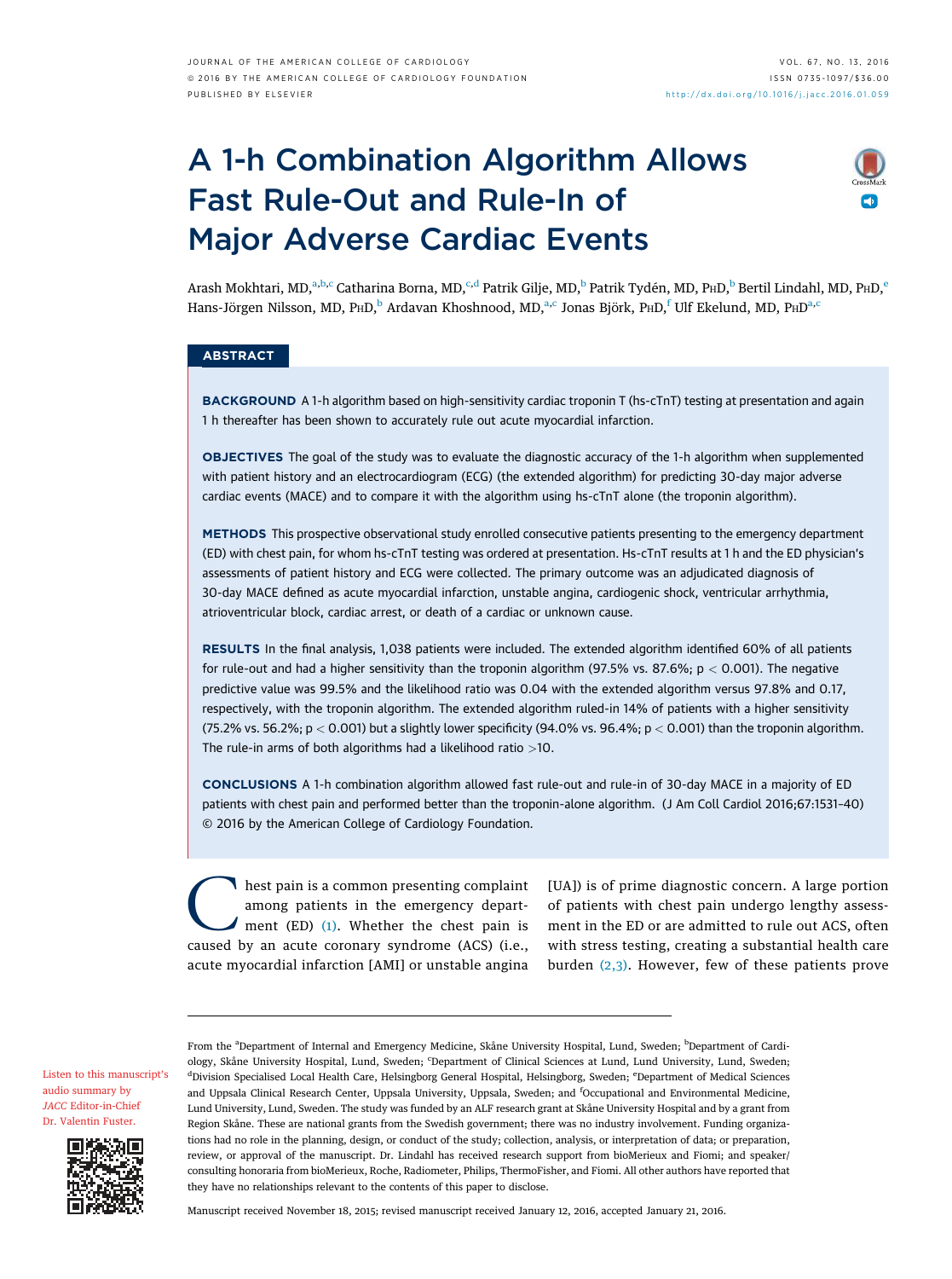## ABBREVIATIONS AND ACRONYMS

ACS = acute coronary syndrome

AMI = acute myocardial infarction

ECG = electrocardiogram

ED = emergency department

ESC = European Society of **Cardiology** 

hs-cTnT = high-sensitivity cardiac troponin T

MACE = major adverse cardiac events

NPV = negative predictive value

PPV = positive predictive value STEMI = ST-segment elevation

myocardial infarction

UA = unstable angina

to have ACS, leaving room to significantly improve our assessment of patients with chest pain.

The main methods used to determine the likelihood of ACS in the ED are patient history, electrocardiogram (ECG), and cardiac troponins. The new high-sensitivity cardiac troponin assays allow use of shorter time intervals for repeated blood samples [\(4\).](#page-8-0) Results by Reichlin et al.  $(4,5)$  indicate that a diagnostic algorithm with high-sensitivity cardiac troponin T (hs-cTnT) sampling at ED presentation and 1 h thereafter safely rulesout and rules-in AMI during the index visit. This algorithm has received a Class I recommendation in the latest European Society of Cardiology (ESC) guidelines for non–ST-segment elevation ACS [\(6\)](#page-8-0).

### SEE PAGE 1541

However, in clinical practice, it is the likelihood of ACS and short-term adverse cardiac events (rather than only index visit AMI) that is decisive for further management. The algorithm also has not been evaluated by external groups or in EDs with an ACS prevalence  $\langle 25\%$  to 30%  $(4,5)$ . Furthermore, the algorithm uses hs-cTnT alone to decide patient disposition; in routine care, management decisions in patients with chest pain are based on the entire clinical picture, including troponin results, patient history, and ECGs [\(7\)](#page-8-0). Accordingly, the ESC guidelines and Reichlin et al. state that the algorithm should always be used together with an assessment of patient history and ECG  $(5,6)$ . The diagnostic performance of this combination, however, has not been studied thus far.

The goal of the present study was to evaluate the diagnostic accuracy of the 1-h algorithm supplemented with patient history and ECG for predicting a major adverse cardiac event (MACE) within 30 days and to compare it with the algorithm based on hscTnT testing alone.

# METHODS

This study was conducted at Skåne University Hospital (Lund, Sweden), a tertiary care teaching hospital. The ED has an annual census of approximately 65,000 and is staffed mainly by emergency physicians.

STUDY DESIGN AND DATA COLLECTION. This prospective observational study included patients presenting during weekdays between 9:00 AM and 9:00 PM from February 2013 to April 2014. Consecutive patients  $\geq$ 18 years of age who presented with nontraumatic chest pain/discomfort to the ED and for whom hs-cTnT testing was ordered at presentation (0 h) were eligible for enrollment after providing written informed consent. We did not enroll patients assessed in the ED as having ST-segment elevation myocardial infarction (STEMI) because this diagnosis is not based on biomarkers. We also did not enroll patients with severe communication barriers, such as patients who did not speak Swedish/English or who had dementia. Enrolled patients had a second blood sample for hs-cTnT analyzed 1 h after the first sample. Patients who were enrolled but had an adjudicated final diagnosis of STEMI were excluded. Patients were also excluded if there was hemolysis with a hemoglobin concentration >0.1 g/dl, H-index  $\geq$ 100 (the manufacturer-recommended level) in either the 0- or 1-h sample because this can cause falsely low results. Those with a missing 1-h hs-cTnT sample or missing physician assessments of the history or ECG were excluded as well. This study was approved by the regional ethics committee in Lund and is reported in accordance with Standards for the Reporting of Diagnostic Accuracy Studies [\(8\)](#page-8-0).

Clinical data and 1-h troponin samples were collected by research assistants, blinded to the study hypothesis; these assistants received training on how to collect data in a standardized fashion by using a custom-made study questionnaire.

The ED physicians were approached shortly after seeing the patient to obtain their assessment of the likelihood of ACS based on the patient history ("gestalt") before hs-cTnT results were available. The patient history could be assessed as high, intermediate, low, or very low risk of ACS. To obtain an unbiased assessment from the physician, the questionnaire provided no guidance on how to differentiate the different risk levels.

The physicians then assessed whether the ECG showed signs of acute ischemia. We similarly did not provide a definition of signs of acute ischemia, but the questionnaire included the definitions of significant ST-segment elevation, ST-segment depression, T-wave inversion, and Q waves as provided by the universal AMI guidelines [\(9\)](#page-8-0).

Samples for hs-cTnT were collected in lithium heparin tubes and analyzed with the Cobas e602 (Roche Diagnostics, Basel, Switzerland). This assay has a limit of blank of 3 ng/l, a limit of detection of 5 ng/l, and the coefficient of variation is <10% at the 99th percentile cutoff point of 14 ng/l [\(10\)](#page-8-0).

Further diagnostic testing and treatment were performed, as in routine care, at the discretion of the responsible physician. Testing included serial troponin measurements, radiography, stress testing, and coronary angiography as deemed appropriate.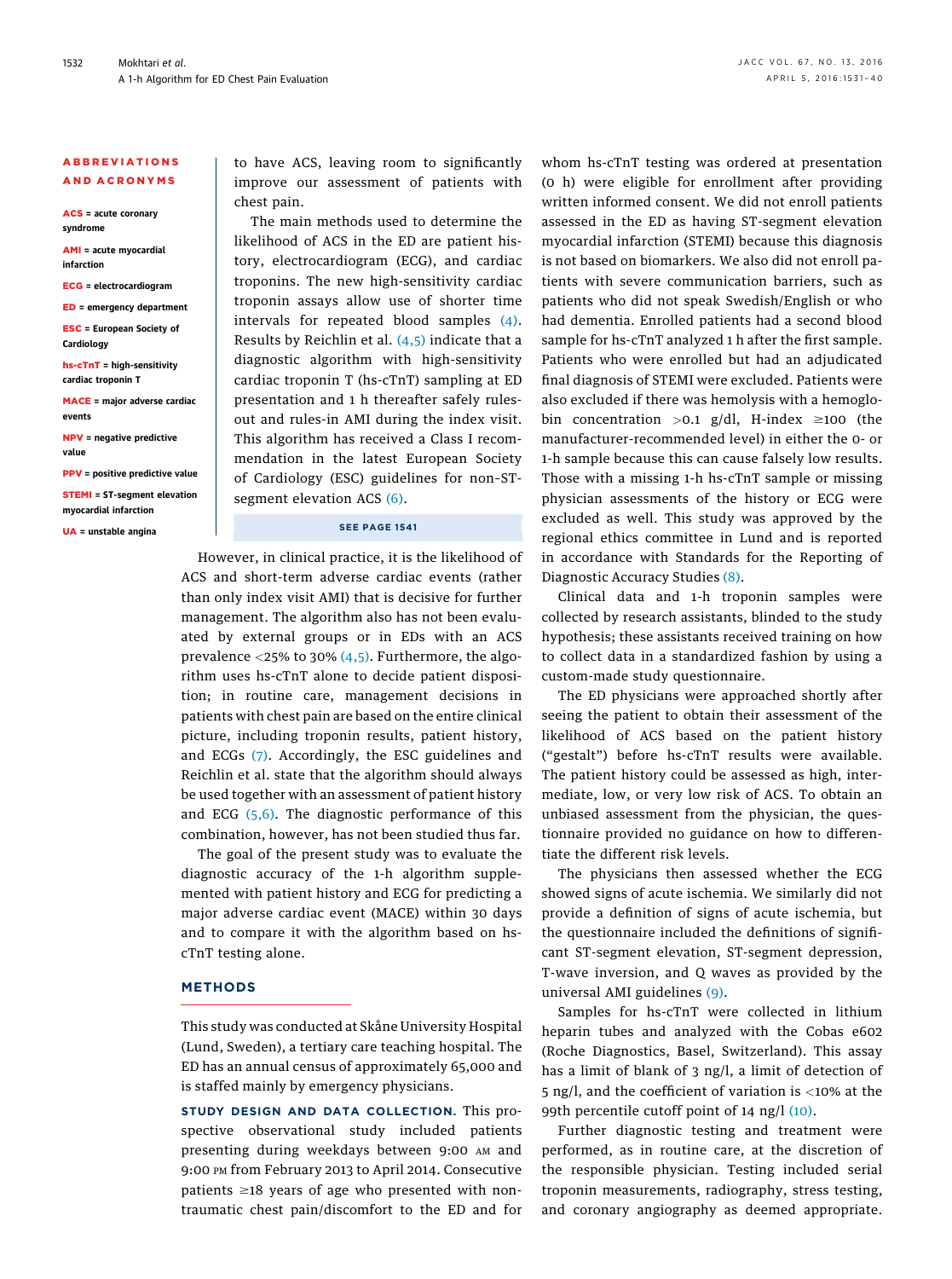<span id="page-2-0"></span>The ED physicians were not blinded to the 1-h hscTnT result but were unaware of the study protocol.

OUTCOMES AND ADJUDICATION PROCESS. The primary outcome was a MACE within 30 days, including the index visit. MACE was defined as an adjudicated diagnosis of AMI, UA, cardiac arrest, cardiogenic shock, ventricular arrhythmia requiring intervention, atrioventricular block requiring intervention, or death of a cardiac or unknown cause. The secondary outcome was MACE without UA within 30 days.

A detailed account of the adjudication process is provided in [Online Appendix 1](http://dx.doi.org/10.1016/j.jacc.2016.01.059). In short, the final diagnosis of 30-day MACE used in the analyses was decided by independent reviews of 2 cardiologists and, in case of disagreement, by a third cardiologist. All cardiologists were blinded to the data form, the algorithm incorporating patient history and ECG, and the 1-h hs-cTnT test result. The adjudicated diagnoses were based on all available clinical information from all hospitals in Sweden (as discussed later) within 60 days from the index visit, such as patient history and results of blood samples, ECG, echocardiography, stress test, and coronary angiography.

AMI was defined according to the universal definition requiring a significant rise or fall in hs-cTnT level with at least 1 value above the 99th percentile, combined with symptoms or signs of cardiac ischemia [\(9\)](#page-8-0). The definitions of significant rise or fall used in this study are detailed in [Online Appendix 2](http://dx.doi.org/10.1016/j.jacc.2016.01.059). In order to not misclassify late presenters in the troponin plateau phase, an AMI diagnosis could still be adjudicated in patients with elevated hs-cTnT levels in the absence of a significant rise or fall, if it was deemed to be the most likely diagnosis based on all available data.

The diagnosis of UA required normal or slightly elevated hs-cTnT levels without a significant rise or fall and a history consistent with UA (defined as rest angina, new-onset angina of Canadian Cardiovascular Society grade III or higher, or increasing angina) and at least 1 of the following: stenosis  $\geq 70\%$  in a vessel according to coronary angiography; positive stress test result if no angiography was performed; or new ischemic ECG changes in patients managed without stress testing or angiography. A diagnosis of UA could also be adjudicated in patients who were discharged after AMI was ruled out and were subsequently diagnosed with AMI or died of cardiac or unknown cause within 30 days from the index visit.

The other components of the 30-day MACE outcome were defined according to published standardized data definitions [\(11\)](#page-8-0).

FOLLOW-UP. Because all hospitals in Region Skåne use the same computerized patient record system, we had access to charts from all hospitals in the region and to all diagnostic examinations, including those ordered by primary care physicians. This form of extensive electronic medical record follow-up has been shown to be as accurate as telephone follow-up [\(12\).](#page-8-0) All admissions to in-hospital care in Sweden are registered in the National Patient Register; we obtained data from this register to ensure that hospital visits outside our region were not missed. Charts were ordered for patients who sought care at hospitals outside of our region. Deaths and causes of death were obtained from patient charts, the

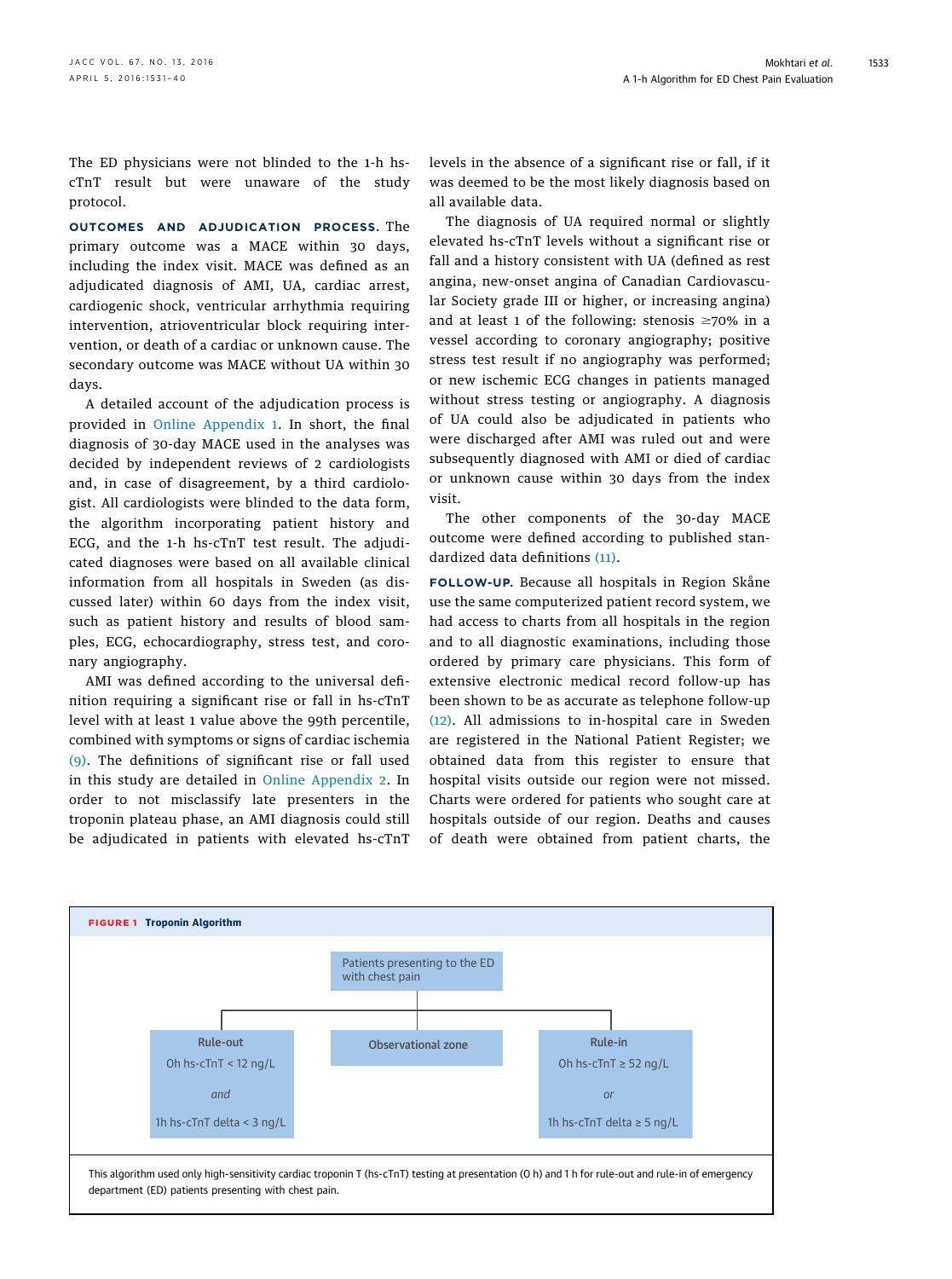<span id="page-3-0"></span>

Mokhtari, A. et al. J Am Coll Cardiol. 2016;67(13):1531–40.

For patients presenting to the emergency department (ED) with chest pain, the extended algorithm combines high-sensitivity cardiac troponin T (hs-cTnT) testing at 0 h and 1 h with the patient history and electrocardiogram (ECG) to predict the risk of a 30-day major adverse cardiac event (MACE) with and without unstable angina (UA). Rule-out, rule-in, and observational zone arms are shown, together with suggested courses of action.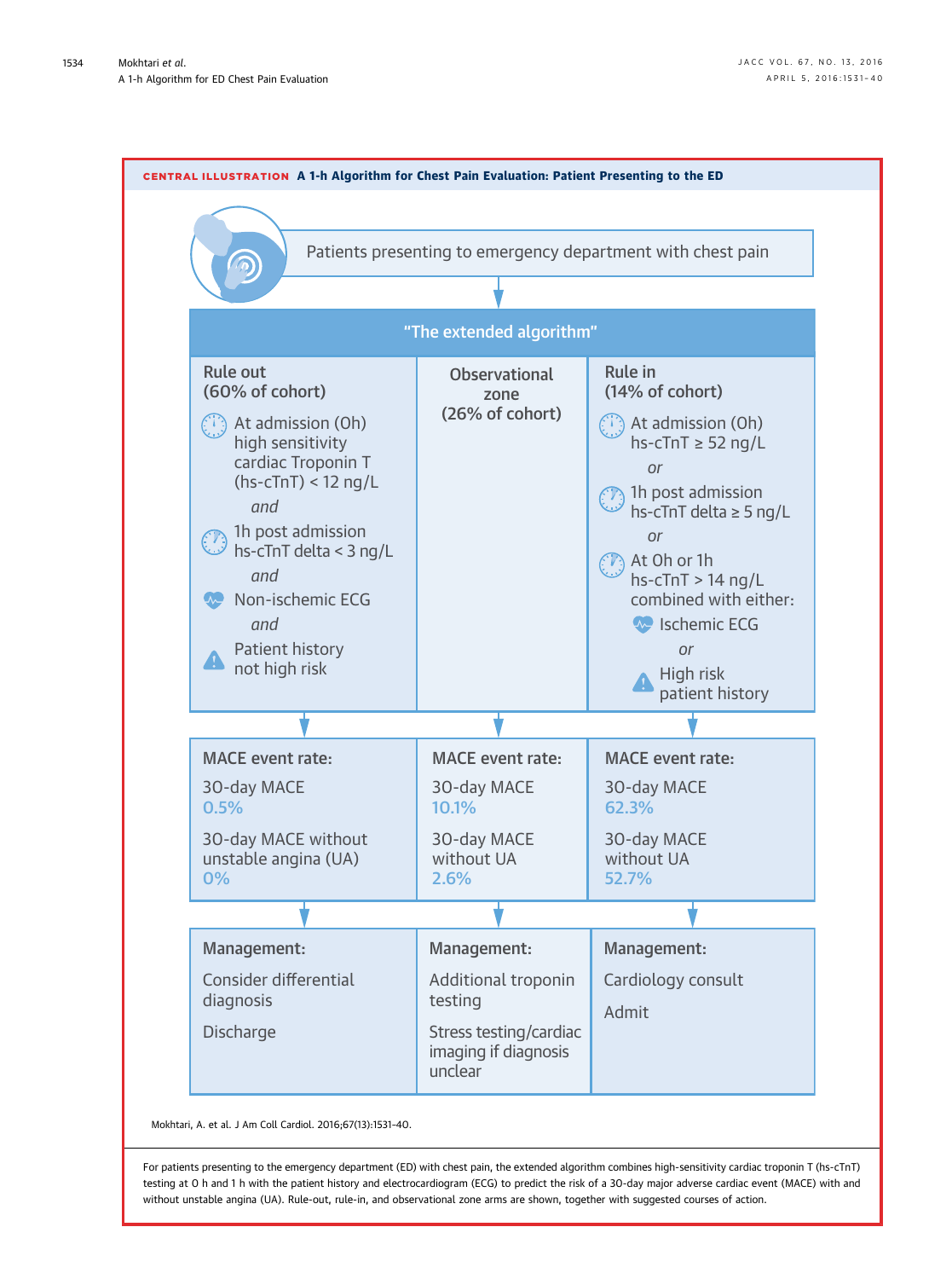Swedish population registry, and the national death registry. No patient was lost to follow-up.

ALGORITHMS. The algorithm proposed by Reichlin et al. [\(4\)](#page-8-0) ([Figure 1](#page-2-0)) is based on hs-cTnT results alone and rules out patients with a presentation hs-cTnT level  $\langle 12 \rangle$  ng/l and an hs-cTnT change  $\langle 3 \rangle$  ng/l from 0 to 1 h (1-h delta). Patients are ruled in when the 0-h hs-cTnT level is  $\geq$ 52 ng/l or the 1-h delta is  $\geq$ 5 ng/l. The remaining patients are placed in an "observational zone." We refer to this algorithm as the "troponin algorithm."

We also evaluated a prespecified algorithm that included the troponin algorithm supplemented with the ED physician's assessment of patient history and ECG ([Central Illustration](#page-3-0)), both of which have good interobserver reliability with kappa values of 0.75 and 0.85, respectively [\(13\)](#page-8-0), as well as being predictive of adverse cardiac events independently of troponin levels [\(13,14\).](#page-8-0) In this "extended algorithm," rule-out also required a history assessed as non–high risk (intermediate, low, or very low risk) and the absence of acute ischemia on ECG. We further added a variable to the rule-in arm, allowing rule-in of patients with a 0-h or 1-h hs-c $TnT$  level  $>14$  ng/l if combined with either a high-risk history and/or an ischemic ECG. The rationale was that in these patients with a high pretest probability, an hs-cTnT level >14 ng/l should have a positive predictive value sufficient for rule-in. This approach is in accordance with the American College of Cardiology Foundation expert consensus document [\(7\).](#page-8-0)

STATISTICAL ANALYSES. For descriptive data, mean  $\pm$ SD was used because all continuous variables were found to have roughly symmetrical distributions. Categorical variables are described with proportions. Comparisons between groups were performed by using Pearson's chi-square and Fisher exact tests for categorical variables, and independent Student  $t$  test and 1-way analysis of variance for continuous variables, as appropriate based on test assumptions.

Sensitivity, specificity, positive predictive value (PPV), negative predictive value (NPV), and likelihood ratios (LRs) were calculated for the algorithms. Comparisons of sensitivity and specificity were performed by using McNemar's test. Tests were 2-tailed, and a p value <0.05 was considered significant. When calculating the 1-h delta, hs-cTnT results <5 ng/l were assigned a value of 2.5 ng/l. Sample size calculations are provided ([Online Appendix 3\)](http://dx.doi.org/10.1016/j.jacc.2016.01.059). SPSS version 21 (IBM SPSS Statistics, IBM Corp., Armonk, New York) and MedCalc version 14.8.1 (MedCalc Software bvba, Ostend, Belgium) were used for all statistical analyses.



## RESULTS

We enrolled 1,167 patients in the study, with 129 excluded due to STEMI, hemolysis, or missing data, leaving 1,038 patients in the final analyses (Figure 2). To assess for possible selection bias, data on 485 consecutive patients with chest pain presenting outside of inclusion hours, as well as the 129 excluded patients and those with missing data, were compared with the included patients regarding age, sex, and AMI prevalence. There were generally no important differences, but the AMI prevalence was somewhat lower among excluded patients ([Online Appendix 4](http://dx.doi.org/10.1016/j.jacc.2016.01.059)). One reason for missing data: occasionally, several patients presented simultaneously, and a 1-h hs-cTnT test could not be obtained on time in all patients.

Characteristics of the included patients are provided in [Table 1](#page-5-0). A 30-day MACE was adjudicated in 121 patients (11.7%) and 30-day MACE without UA in 84 (8.1%) ([Table 2](#page-6-0)). Of the remaining 917 patients, 120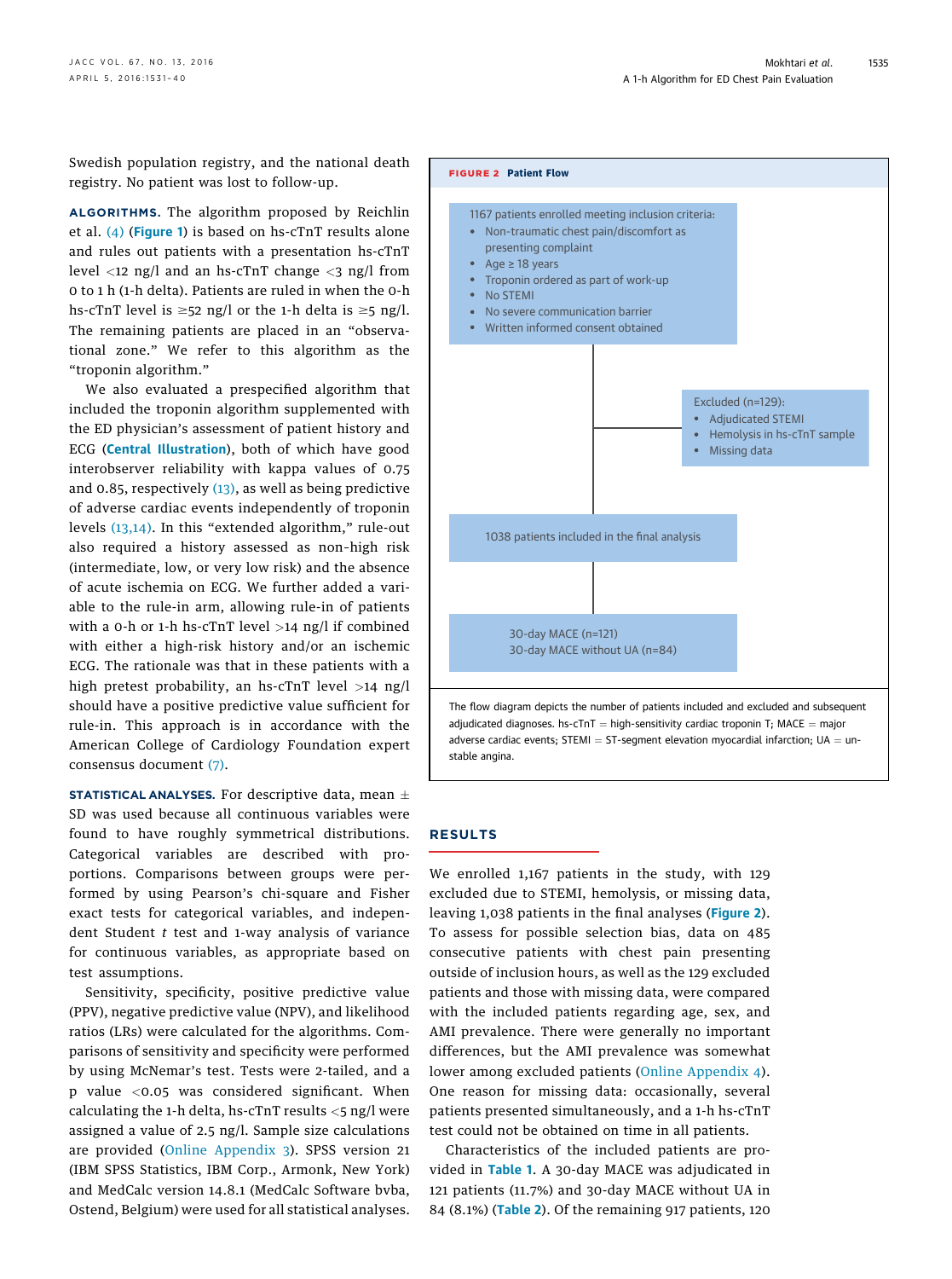# <span id="page-5-0"></span>TABLE 1 Baseline Patient Characteristics

|                                                |                                      | <b>Extended Algorithm</b>      |                                             |                        |  |
|------------------------------------------------|--------------------------------------|--------------------------------|---------------------------------------------|------------------------|--|
|                                                | <b>All Patients</b><br>$(N = 1,038)$ | <b>Rule-Out</b><br>$(n = 625)$ | <b>Observational</b><br>Zone<br>$(n = 267)$ | Rule-In<br>$(n = 146)$ |  |
| Demographics                                   |                                      |                                |                                             |                        |  |
| Age, yrs                                       | $60.7 \pm 17.5$                      | 53.6 $\pm$ 16.5                | $71.4 \pm 12.6$                             | $71.6 \pm 12.9$        |  |
| Male                                           | 562 (54.1)                           | 294 (47)                       | 166 (62.2)                                  | 102 (69.9)             |  |
| Arrival by ambulance                           | 432 (41.6)                           | 187 (29.9)                     | 154 (57.7)                                  | 91(62.3)               |  |
| Medical history                                |                                      |                                |                                             |                        |  |
| <b>Diabetes</b>                                | 144 (13.9)                           | 46 (7.4)                       | 55 (20.6)                                   | 43 (29.5)              |  |
| Hypertension                                   | 460 (44.3)                           | 184 (29.4)                     | 175 (65.5)                                  | 101 (69.2)             |  |
| Hypercholesterolemia                           | 240 (23.1)                           | 106 (17.0)                     | 80 (30.0)                                   | 54 (37.0)              |  |
| Previous AMI                                   | 205 (19.7)                           | 57 (9.1)                       | 90 (33.7)                                   | 58 (39.7)              |  |
| Previous revascularization                     | 213 (20.5)                           | 61(9.8)                        | 99 (37.1)                                   | 53 (36.3)              |  |
| Stable angina                                  | 217 (20.9)                           | 54 (8.6)                       | 107 (40.1)                                  | 56 (38.4)              |  |
| Previous stroke/TIA                            | 97 (9.3)                             | 32(5.1)                        | 42 (15.7)                                   | 23 (15.8)              |  |
| Other risk factors                             |                                      |                                |                                             |                        |  |
| Family history of CAD*                         | 243 (23.4)                           | 155 (24.8)                     | 55 (20.6)                                   | 33 (22.6)              |  |
| Current or past smoker                         | 586 (56.5)                           | 326 (52.2)                     | 162 (60.7)                                  | 98 (67.1)              |  |
| Prior medication                               |                                      |                                |                                             |                        |  |
| Aspirin/P2 $Y_{12}$ inhibitor                  | 306 (29.5)                           | 118 (18.9)                     | 118 (44.2)                                  | 70 (47.9)              |  |
| <b>Nitrates</b>                                | 241 (23.2)                           | 74 (11.8)                      | 104 (39.0)                                  | 63 (43.2)              |  |
| Statin                                         | 306 (29.5)                           | 117 (18.7)                     | 121 (45.3)                                  | 68 (46.6)              |  |
| Clinical findings                              |                                      |                                |                                             |                        |  |
| Systolic BP, mm Hg                             | $145 \pm 24$                         | $143 \pm 22$                   | $148 \pm 27$                                | $147 \pm 27$           |  |
| Diastolic BP, mm Hg                            | $84 \pm 14$                          | $85 \pm 14$                    | $83 \pm 15$                                 | $84 \pm 15$            |  |
| Symptom onset to 0-h hs-cTnT test <sup>+</sup> |                                      |                                |                                             |                        |  |
| $\leq$ 3 h                                     | 324 (31.2)                           | 186 (29.8)                     | 76 (28.5)                                   | 62 (42.5)              |  |
| >3 h                                           | 698 (67.2)                           | 429 (68.6)                     | 186 (69.7)                                  | 83 (56.8)              |  |
| Physician assessments                          |                                      |                                |                                             |                        |  |
| Acute ischemia on ECG                          | 66 (6.4)                             | O                              | 25(9.4)                                     | 41 (28.1)              |  |
| High-risk history                              | 141 (13.6)                           | $\Omega$                       | 50 (18.7)                                   | 91 (62.3)              |  |
| Physician level of experience‡                 |                                      |                                |                                             |                        |  |
| Intern                                         | 374 (36.0)                           | 248 (39.7)                     | 82 (30.7)                                   | 44 (30.1)              |  |
| Resident                                       | 442 (42.6)                           | 246 (39.4)                     | 118 (44.2)                                  | 78 (53.4)              |  |
| Specialist                                     | 222 (21.4)                           | 131 (21.0)                     | 67(25.1)                                    | 24 (16.4)              |  |

Values are mean  $\pm$  SD or n (%). \*Defined as close relative with acute myocardial infarction (AMI), angina, or cardiac death before 55 years of age.  ${\uparrow}n = 1,022$ . ‡Generally, interns were post-graduate year 0 to 2; residents, post-graduate year 2 to 7; and specialists, post-graduate year  $\geq$ 7.

 $BP = blood pressure$ ; CAD = coronary artery disease; ECG = electrocardiogram; hs-cTnT = high-sensitivity cardiac troponin T;  $T|A =$  transient ischemic attack.

> had a cardiovascular but non-ACS cause of chest pain (e.g., myocarditis, stable angina, arrhythmia), and the rest had a noncardiac cause (e.g., pulmonary, chest wall disease, nonspecified chest pain). Details on diagnostic investigations performed are presented in [Online Appendix 5](http://dx.doi.org/10.1016/j.jacc.2016.01.059).

> EXTENDED VERSUS TROPONIN ALGORITHM. Both the extended algorithm and the troponin algorithm categorized a clear majority of patients for rule-out or rule-in (74% and 75%, respectively) ([Table 3](#page-6-0)). The extended algorithm identified somewhat fewer patients for rule-out than the troponin algorithm (60.2% vs. 65.7%; 95% confidence interval [CI]: 4.0 to 7.0;  $p < 0.001$ ).

The rule-out arm of the extended algorithm had a markedly higher sensitivity than the troponin algorithm for 30-day MACE (97.5% vs. 87.6%; 95% CI: 4.0 to 15.8;  $p < 0.001$ ), missing only 3 patients with UA ([Online Appendix 6\)](http://dx.doi.org/10.1016/j.jacc.2016.01.059) compared with 1 AMI and 14 UA patients missed by using the troponin algorithm. The NPV was 99.5% (producing a post-test probability of 0.5%) and the LR was 0.04 with the extended algorithm versus an NPV of 97.8% (post-test probability: 2.2%) and an LR of 0.17 with the troponin algorithm. The rule-in arm of the extended algorithm was also more sensitive than that of the troponin algorithm (75.2% vs. 56.2%; 95% CI: 10.5 to 27.5;  $p < 0.001$ ) but had a slightly lower specificity (94.0% vs. 96.4%; 95% CI: 1.4% to 3.4;  $p < 0.001$ ). The proportion of patients in the observational zone was not significantly different between the 2 algorithms (25.7% vs. 24.6%; 95% CI:  $-0.8$  to 3.1; p = 0.28).

For the outcome of 30-day MACE without UA ([Table 4](#page-7-0)), there were no significant differences in sensitivity in the rule-out arms between the extended algorithm and the troponin algorithm (100% vs. 98.8%; 95% CI: -1.2 to 3.5;  $p = 1.00$ ). For both the extended and the troponin algorithm, NPV (100% vs. 99.9%) and LR (0 vs. 0.02) were excellent.

EXTENDED ALGORITHM: DIAGNOSES AND SUBGROUP ANALYSES. A final adjudicated diagnosis of a noncardiac cause of chest pain was significantly more common, and cardiovascular causes less common, in the rule-out patients compared with the observational and rule-in patients ([Online Appendix 7](http://dx.doi.org/10.1016/j.jacc.2016.01.059)). No patient in the rule-out arm had an aortic dissection and only 5 (0.8%) had a pulmonary embolism. In the observational zone, the majority of patients had a noncardiac cause of pain. No patient had an aortic dissection and only 2 (0.7%) had a pulmonary embolism. Among the rule-in patients, 80% had a cardiovascular cause of their pain, primarily AMI.

In the subgroup analyses, there were no significant differences in NPV for rule-out with regard to physician experience, patient sex or age, chest pain duration, or ongoing versus abated chest pain ([Online](http://dx.doi.org/10.1016/j.jacc.2016.01.059) [Appendix 8\)](http://dx.doi.org/10.1016/j.jacc.2016.01.059).

# **DISCUSSION**

In this study of ED patients with chest pain, we evaluated the ability of a 1-h algorithm combining hs-cTnT, patient history, and ECG to predict 30-day MACE with and without UA, and compared the results with a previously published algorithm based on hs-cTnT level alone.

To be clinically acceptable, a diagnostic algorithm for ED patients with chest pain should identify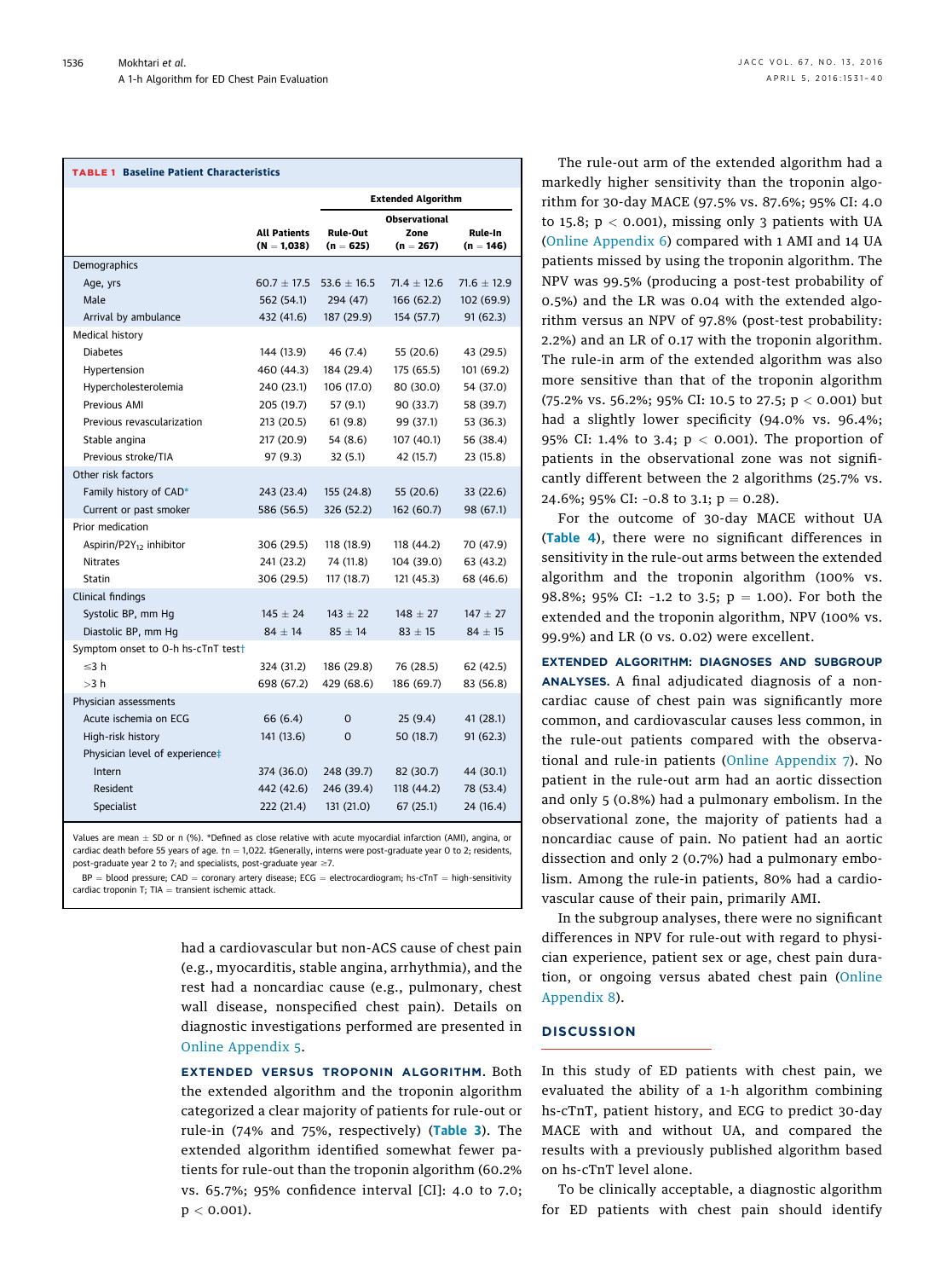<span id="page-6-0"></span>those patients whose risk of AMI and UA is below the test threshold at which patients are more likely to derive harm than benefit from further testing [\(15\)](#page-8-0). This threshold for ACS has been calculated to be approximately 2% [\(16\).](#page-9-0) Furthermore, studies suggest that many ED physicians will only accept a <1% risk of 30-day MACE without UA in discharged patients [\(17\).](#page-9-0) We therefore found it reasonable that for a diagnostic algorithm to be clinically useful, ruled-out patients should have  $a < 2\%$  risk of MACE within 30 days and a  $< 1\%$  risk of MACE without UA.

The present results showed that the extended algorithm met these criteria. Ruled-out patients had a 0.5% risk of MACE within 30 days, and almost no risk of MACE without UA, with the algorithm only missing 3 patients with UA. The 95% CIs were narrow and made it almost certain that the true event rates were below the mentioned thresholds. With very low LRs, a low event rate will also be achieved in settings with a higher overall prevalence.

In comparison, patients ruled out by using the troponin algorithm had a 2.2% risk of MACE within 30 days, with the lower bound of the CI showing a true risk possibly as high as 3.6%. Missed cases were almost exclusively patients with UA. This finding was not surprising because troponins have a poor sensitivity for ruling out UA [\(18\)](#page-9-0), a diagnosis of which relies on assessments of ECG and history [\(19\).](#page-9-0) Furthermore, because the LR was a moderate 0.17, the event rate will be higher in settings with a higher overall prevalence than ours. The troponin algorithm, however, performed well for the outcome of 30-day MACE without UA, with ruled-out patients having a

| <b>TABLE 3 Algorithmic Diagnostic Accuracy for 30-Day MACE</b>                      |                                            |                                            |         |  |  |
|-------------------------------------------------------------------------------------|--------------------------------------------|--------------------------------------------|---------|--|--|
|                                                                                     | <b>Troponin</b><br>Algorithm<br>% (95% CI) | <b>Extended</b><br>Algorithm<br>% (95% CI) | p Value |  |  |
| Rule-out                                                                            | $n = 682$                                  | $n = 625$                                  |         |  |  |
| Sensitivity                                                                         | 87.6 (80.4-92.9)                           | 97.5 (92.9-99.5)                           | < 0.001 |  |  |
| Specificity                                                                         | 72.7 (69.7–75.6)                           | 67.8 (64.7-70.9)                           | < 0.001 |  |  |
| <b>NPV</b>                                                                          | 97.8 (96.4-98.8)                           | 99.5 (98.6-99.9)                           |         |  |  |
| LR.                                                                                 | $0.17(0.11-0.27)$                          | $0.04(0.01-0.11)$                          |         |  |  |
| Rule-in                                                                             | $n = 101$                                  | $n = 146$                                  |         |  |  |
| Sensitivity                                                                         | 56.2 (46.9-65.2)                           | 75.2 (66.5-82.6)                           | < 0.001 |  |  |
| Specificity                                                                         | 96.4 (95.0-97.5)                           | 94.0 (92.3-95.5)                           | < 0.001 |  |  |
| <b>PPV</b>                                                                          | 67.3 (57.3-76.3)                           | 62.3 (53.9-70.2)                           |         |  |  |
| LR                                                                                  | 15.6 (10.8-22.6)                           | 12.5 (9.5-16.5)                            |         |  |  |
| Observational zone                                                                  | $n = 255$                                  | $n = 267$                                  |         |  |  |
| <b>PPV</b>                                                                          | 14.9 (10.8-19.9)                           | $10.1(6.8-14.4)$                           |         |  |  |
| LR.                                                                                 | $1.3(1.0-1.8)$                             | $0.9(0.6-1.2)$                             |         |  |  |
| $CI = confidence$ interval; $LR = likelihood$ ratio; $MACE = major$ adverse cardiac |                                            |                                            |         |  |  |

 $event; NPV = negative\ predicate$  value;  $PPV = positive\ predicate$  value  $input$ 

| <b>TABLE 2 30-Day MACE</b> |                           |                           |                                                         |                        |
|----------------------------|---------------------------|---------------------------|---------------------------------------------------------|------------------------|
|                            |                           | <b>Extended Algorithm</b> |                                                         |                        |
|                            | $(N = 1,038)$ $(n = 625)$ |                           | All Patients Rule-Out Observational Zone<br>$(n = 267)$ | Rule-In<br>$(n = 146)$ |
| 30-day MACE*               | 121 (11.7)                | 3(0.5)                    | 27 (10.1)                                               | 91(62.3)               |
| AMI during index visit     | 78 (7.5)                  | O                         | 5(1.9)                                                  | 73 (50.0)              |
| AMI during follow-upt      | 3(0.3)                    | 0                         | 1(0.4)                                                  | 2(1.4)                 |
| UA                         | 39 (3.8)                  | 3(0.5)                    | 21(7.9)                                                 | 15 (10.3)              |
| Cardiogenic shock          | n                         | O                         | O                                                       | Ω                      |
| Cardiac arrest             | 1(0.1)                    | O                         | O                                                       | 1(0.7)                 |
| Ventricular arrhythmia‡    | U                         | O                         | O                                                       | O                      |
| High-grade AV block‡       | 1(0.1)                    | O                         | 1(0.4)                                                  | Ω                      |
| Cardiac death              | 4 (0.4)                   | O                         | 1(0.4)                                                  | 3(2.1)                 |
| Death of unknown cause     | U                         | O                         | O                                                       | O                      |
| 30-day MACE without UA     | 84 (8.1)                  | $\Omega$                  | 7(2.6)                                                  | 77 (52.7)              |

Values are n (%). \*Patients could experience >1 event but were only counted once. †No AMI during index visit. ‡Requiring intervention.

 $AV =$  atrioventricular; MACE = major adverse cardiac event;  $UA =$  unstable angina; other abbreviation as in [Table 1](#page-5-0).

risk of 0.1%, supporting previous findings by Reichlin et al. [\(4,5\).](#page-8-0)

The troponin algorithm received a Class I recommendation in the 2015 ESC guidelines for non–STsegment elevation ACS [\(6\)](#page-8-0). Our study was the first to evaluate its performance for an outcome of 30-day MACE instead of only the index visit AMI and in a setting with a lower prevalence of ACS. The present results indicate that the troponin algorithm can safely rule out AMI and adverse cardiac events within 30 days but not UA. Hence, rule-out patients may still need further testing. The ESC guidelines also recommend that the troponin algorithm be used in conjunction with patient history and ECG, a combination not previously studied. Our study indicates that adding patient history and ECG as in the extended algorithm allows a safe rule-out of UA also, thereby identifying a large number of patients who need no further cardiac testing.

It might be argued that it is not useful to identify patients with UA, and some even suggest that UA should be excluded from the ACS spectrum in the era of high-sensitivity troponin assays [\(20\).](#page-9-0) If UA is deemed unimportant, our results suggest that the troponin algorithm is an accurate and sufficient tool to predict the risk of cardiac events in ED patients with chest pain. However, in this observational study, patients with suspected UA were admitted and treated as in routine care. Had they been discharged and treatment withheld, their 30-day event rate would likely have been somewhat higher. Even in the era of high-sensitivity cardiac troponin assays, patients with UA have a significant 30-day risk of AMI or death [\(21\)](#page-9-0). To our knowledge, no study has shown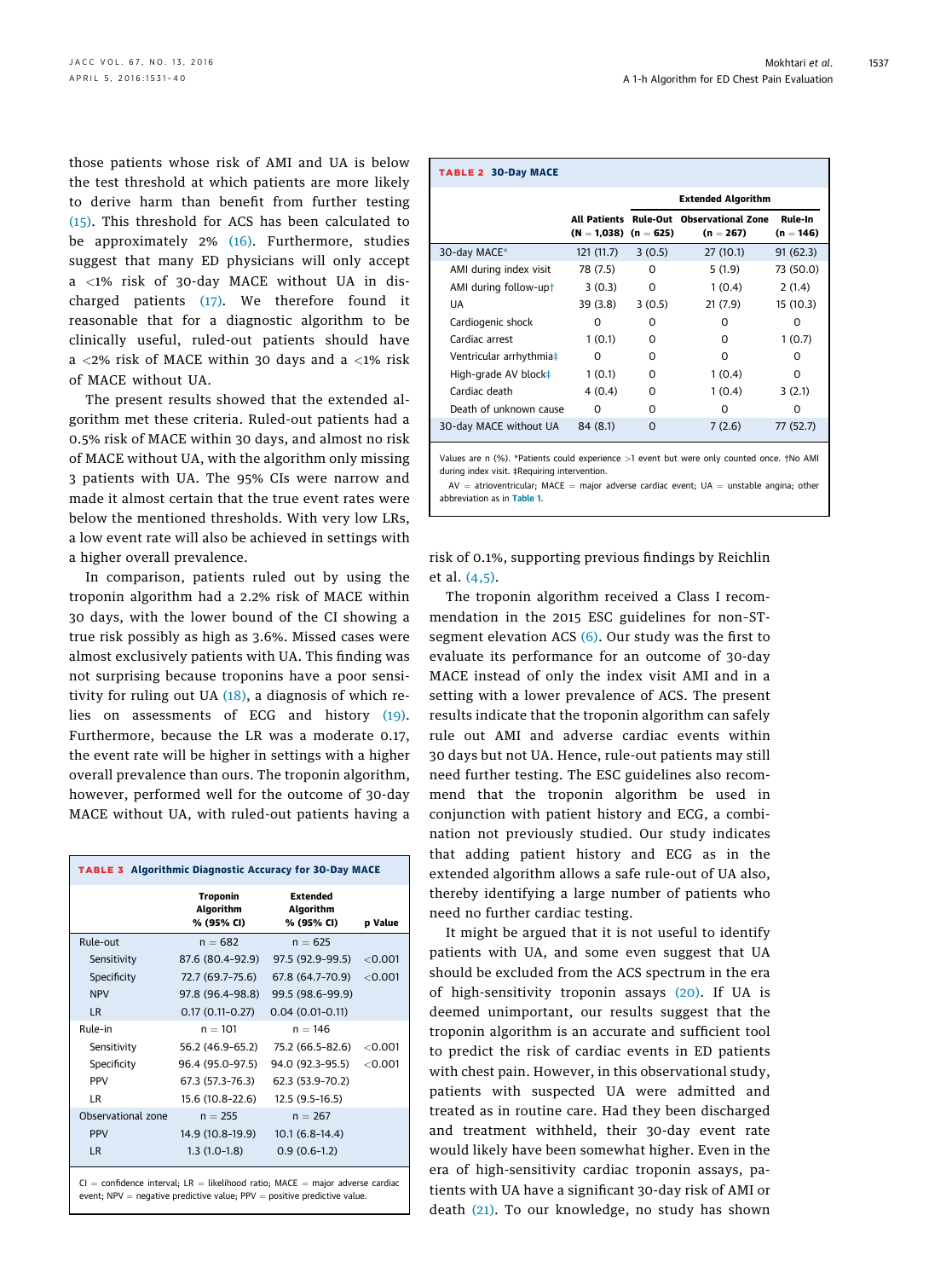<span id="page-7-0"></span>

| TABLE 4 Algorithmic Diagnostic Accuracy for 30-Day MACE Without UA |                                         |                                         |           |  |
|--------------------------------------------------------------------|-----------------------------------------|-----------------------------------------|-----------|--|
|                                                                    | <b>Troponin Algorithm</b><br>% (95% CI) | <b>Extended Algorithm</b><br>% (95% CI) | p Value   |  |
| Rule-out                                                           | $n = 682$                               | $n = 625$                               |           |  |
| Sensitivity                                                        | 98.8 (93.5–100.0)                       | 100.0 (95.7-100.0)                      | 1.00      |  |
| Specificity                                                        | 71.4 (68.4–74.2)                        | 65.5 (62.4–68.5)                        | $<$ 0.001 |  |
| <b>NPV</b>                                                         | 99.9 (99.2-100.0)                       | 100.0 (99.4-100.0)                      |           |  |
| <b>LR</b>                                                          | $0.02(0.00-0.12)$                       | $0.00(0.00-0.07)$                       |           |  |
| Rule-in                                                            | $n = 101$                               | $n = 146$                               |           |  |
| Sensitivity                                                        | 78.6 (68.3-86.8)                        | 91.7 (83.6–96.6)                        | 0.001     |  |
| Specificity                                                        | 96.3 (94.9-97.4)                        | 92.8 (90.9-94.3)                        | < 0.001   |  |
| <b>PPV</b>                                                         | 65.4 (55.2-74.5)                        | 52.7 (44.3-61.1)                        |           |  |
| IR.                                                                | 21.4 (15.2-30.2)                        | 12.7 (10.0-16.1)                        |           |  |
| Observational zone                                                 | $n = 255$                               | $n = 267$                               |           |  |
| <b>PPV</b>                                                         | $6.7(3.9-10.5)$                         | $2.6(1.1-5.3)$                          |           |  |
| <b>LR</b>                                                          | $0.8(0.5-1.3)$                          | $0.3(0.2-0.6)$                          |           |  |
| Abbreviations as in Tables 2 and 3.                                |                                         |                                         |           |  |

that patients with UA can safely be discharged from the ED and left untreated. We believe it is important to identify patients with UA because this condition changes management.

Compared with the troponin algorithm, the extended algorithm also allowed rule-in of patients with an hs-cTnT level  $>14$  ng/l combined with either a high-risk history and/or ischemic ECG. The extended algorithm thereby ruled-in a markedly larger proportion of patients with 30-day MACE, with only a small decrease in specificity. Both algorithms had a PPV lower than the 80% previously reported for the troponin algorithm  $(4,5)$ , but this finding was expected based on the lower AMI prevalence in our study compared to previous studies  $(4,5)$ . In routine care, patients with an elevated hs-cTnT level are often admitted. However, in a setting with a 9% AMI prevalence, an hs-cTnT level >14 ng/l has a PPV of only 30% [\(22\)](#page-9-0). Not surprisingly, at many hospitals, only 1 in 4 admitted patients with chest pain are proven to have ACS (23–[25\).](#page-9-0) With a PPV for 30-day MACE of 62%, the extended algorithm should significantly improve on current clinical practice.

The extended algorithm thus provides a disposition strategy in approximately 75% of patients at the return of the 1-h hs-cTnT test, and 60% of all patients may potentially be discharged without further cardiac assessment, potentially reducing ED crowding, admissions, use of stress testing, and costs. Future studies should evaluate the performance and effects of the algorithm when implemented in routine care.

Previous studies indicated that physician assessment of patient history and ECG can predict 30-day MACE risk but cannot alone identify patients for safe rule-out [\(14,26\).](#page-8-0) In the present study, we achieved this goal by combining assessments of the history and ECG with the troponin algorithm [\(4\).](#page-8-0) Some studies have used an approach of combining scores, such as the Thrombolysis In Myocardial Infarction score, with negative serial troponin findings for rule-out [\(27\)](#page-9-0). In comparison, the extended algorithm identified a larger proportion of patients for safe rule-out and stratified the remaining patients according to risk. Because history, ECG, and troponins are the cornerstones of ACS diagnosis, we believe that including all 3 factors in an algorithm is clinically sensible and will probably appeal to physicians. In this context, the HEART (History, ECG, Age, Risk factors, Troponin) score also includes all 3 variables [\(28\).](#page-9-0) Compared with the extended algorithm, however, studies thus far suggest that the HEART score identifies fewer patients for rule-out [\(28\).](#page-9-0)

In our study, to reflect real-life practice, the assessment of the ECG and history were made by physicians with different levels of experience. The performance of the extended algorithm did not change with physician experience, indicating that the algorithm can safely be used by junior physicians.

The extended algorithm is primarily intended to help with early patient disposition. If the algorithm can be validated in other populations, we suggest discharging rule-out patients from the ED after assessment for important differential diagnoses and consider outpatient follow-up. Such low-risk patients do not benefit from hospital admission [\(29\)](#page-9-0) and often prefer outpatient follow-up when informed of their risk [\(30\)](#page-9-0). With a probability of ACS below the test threshold, stress testing most likely would be more harmful than beneficial [\(16\)](#page-9-0). For rule-in patients, we recommend cardiology consultation and hospital admission because the 30-day risk of MACE is >60%. After admission, additional hs-cTnT testing would be warranted in some cases (e.g., to identify AMI patients with a later troponin rise) and echocardiography and/or coronary angiography in most cases.

Patients in the observational zone had a risk of ACS clearly above the test threshold. We would therefore recommend further evaluation and additional troponin testing and, in the absence of a clear-cut alternative diagnosis, stress testing and/or cardiac imaging.

STUDY LIMITATIONS. This study was performed at a single university hospital, and the results are not necessarily generalizable to other centers, even though the AMI prevalence was similar to that in other studies [\(3,13,22,23\)](#page-8-0). Patients were not included at all hours of the day or during weekends. The patients, however, were consecutively enrolled and, when compared with patients seeking care outside of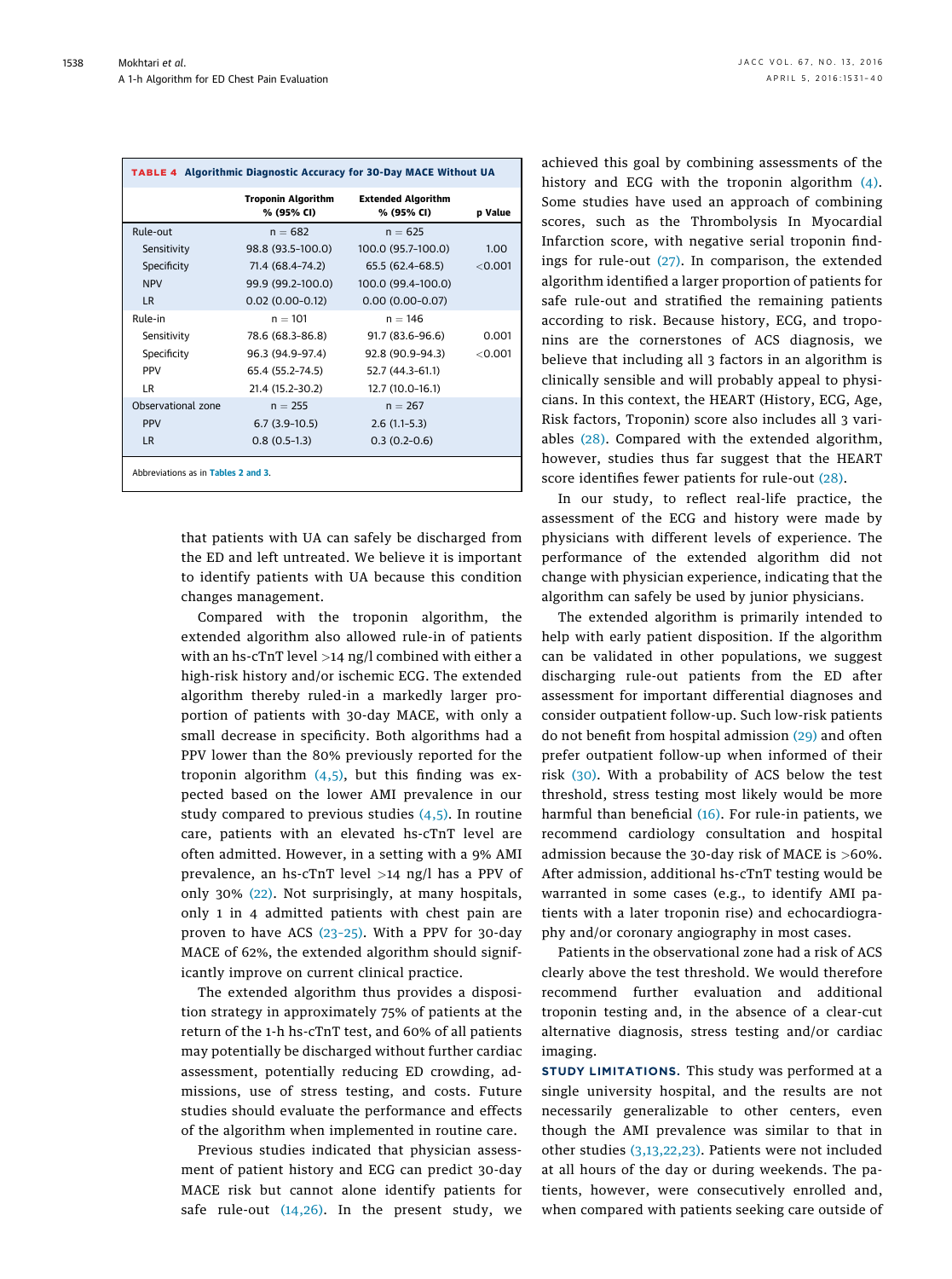<span id="page-8-0"></span>inclusion hours, there were no significant differences with regard to age, sex, or prevalence of AMI. Our prevalence of AMI and UA was similar to that in previous studies with 24-h patient inclusion at our ED [\(24,25\),](#page-9-0) indicating that the present sample was representative of our entire ED population with chest pain.

At the time of the study, patients at our hospital were sometimes discharged based on a single hs-cTnT measurement  $\langle 15 \rangle$  ng/l  $>6$  h after symptom onset. Because this approach has not been conclusively shown to safely rule out AMI  $(18)$ , the ED physicians were not blinded to the 1-h hs-cTnT level to prevent inadvertent discharge of patients with ACS. The physicians, however, were unaware of the study protocol and were informed at daily meetings that patients should not be managed based on the 1-h hscTnT level other than to prevent erroneous discharge. The adjudicating cardiologists were blinded to the 1-h hs-cTnT, and the final diagnosis of AMI was, therefore, independent of these samples, minimizing risk of incorporation bias.

As in routine care, not all patients underwent stress testing/cardiac imaging and, despite careful adjudication, a few cases of UA might have been missed. If so, however, these cases had an uneventful 60-day follow-up.

# CONCLUSIONS

A 1-h combination algorithm allowed fast rule-out and rule-in of 30-day MACE in a majority of ED patients with chest pain and performed better than the 1-h algorithm based on hs-cTnT level alone.

ACKNOWLEDGMENTS The authors thank their dear former friend and colleague Bertil Öhlin (1963 to 2015) for his invaluable help with study design, execution, and data analysis; the patients for their participation; the research assistants, Mahin Akbarzadeh, RN, and David Larsson, MD, for their help with data collection and administrative support; the ED staff for their kind help; and Eric Dryver, MD, for reviewing the manuscript.

REPRINT REQUESTS AND CORRESPONDENCE: Dr. Arash Mokhtari, Department of Internal and Emergency Medicine, Department of Cardiology, Skåne University Hospital, Klinikgatan 15, 221 85 Lund, Sweden. E-mail: [arash.mokhtari.0561@med.lu.se](mailto:arash.mokhtari.0561@med.lu.se).

## PERSPECTIVES

## COMPETENCY IN PATIENT CARE AND PROCEDURAL

SKILLS: In patients with chest pain presenting to the ED, combining hs-cTnT levels on arrival and 1 h later with the patient history and ECG more effectively identified MACE within 30 days than screening based on hs-cTnT alone.

TRANSLATIONAL OUTLOOK: Future studies should evaluate the performance of this algorithm in a wide variety of care settings.

#### REFERENCES

1. [Pitts SR, Niska RW, Xu J, Burt CW. National](http://refhub.elsevier.com/S0735-1097(16)00611-2/sref1) [Hospital Ambulatory Medical Care Survey: 2006](http://refhub.elsevier.com/S0735-1097(16)00611-2/sref1) [emergency department summary. Natl Health Stat](http://refhub.elsevier.com/S0735-1097(16)00611-2/sref1) [Report 2008:1](http://refhub.elsevier.com/S0735-1097(16)00611-2/sref1)–38.

2. [Christenson J, Innes G, McKnight D, et al. Safety](http://refhub.elsevier.com/S0735-1097(16)00611-2/sref2) and effi[ciency of emergency department assess](http://refhub.elsevier.com/S0735-1097(16)00611-2/sref2)[ment of chest discomfort. CMAJ 2004;170:](http://refhub.elsevier.com/S0735-1097(16)00611-2/sref2) [1803](http://refhub.elsevier.com/S0735-1097(16)00611-2/sref2)–7.

3. [Cullen L, Greenslade J, Merollini K, et al. Cost](http://refhub.elsevier.com/S0735-1097(16)00611-2/sref3) [and outcomes of assessing patients with chest](http://refhub.elsevier.com/S0735-1097(16)00611-2/sref3) [pain in an Australian emergency department. Med](http://refhub.elsevier.com/S0735-1097(16)00611-2/sref3) [J Aust 2015;202:427](http://refhub.elsevier.com/S0735-1097(16)00611-2/sref3)–32.

4. Reichlin T. Schindler C. Drexler B. et al. One[hour rule-out and rule-in of acute myocardial](http://refhub.elsevier.com/S0735-1097(16)00611-2/sref4) [infarction using high-sensitivity cardiac troponin T.](http://refhub.elsevier.com/S0735-1097(16)00611-2/sref4) [Arch Intern Med 2012;172:1211](http://refhub.elsevier.com/S0735-1097(16)00611-2/sref4)–8.

5. [Reichlin T, Twerenbold R, Wildi K, et al. Pro](http://refhub.elsevier.com/S0735-1097(16)00611-2/sref5)[spective validation of a 1-hour algorithm to rule](http://refhub.elsevier.com/S0735-1097(16)00611-2/sref5)[out and rule-in acute myocardial infarction using](http://refhub.elsevier.com/S0735-1097(16)00611-2/sref5) [a high-sensitivity cardiac troponin T assay. CMAJ](http://refhub.elsevier.com/S0735-1097(16)00611-2/sref5) [2015;187:E243](http://refhub.elsevier.com/S0735-1097(16)00611-2/sref5)–52.

6. Roffi [M, Patrono C, Collet JP, et al. 2015 ESC](http://refhub.elsevier.com/S0735-1097(16)00611-2/sref6) [guidelines for the management of acute coronary](http://refhub.elsevier.com/S0735-1097(16)00611-2/sref6) [syndromes in patients presenting without persis](http://refhub.elsevier.com/S0735-1097(16)00611-2/sref6)[tent ST-segment elevation: Task Force for the](http://refhub.elsevier.com/S0735-1097(16)00611-2/sref6) [Management of Acute Coronary Syndromes in](http://refhub.elsevier.com/S0735-1097(16)00611-2/sref6) [Patients Presenting without Persistent ST-](http://refhub.elsevier.com/S0735-1097(16)00611-2/sref6)[Segment Elevation of the European Society of](http://refhub.elsevier.com/S0735-1097(16)00611-2/sref6) [Cardiology \(ESC\). Eur Heart J 2016;37:267](http://refhub.elsevier.com/S0735-1097(16)00611-2/sref6)–315.

7. [Newby LK, Jesse RL, Babb JD, et al. ACCF 2012](http://refhub.elsevier.com/S0735-1097(16)00611-2/sref7) [expert consensus document on practical clinical](http://refhub.elsevier.com/S0735-1097(16)00611-2/sref7) [considerations in the interpretation of troponin](http://refhub.elsevier.com/S0735-1097(16)00611-2/sref7) [elevations: a report of the American College of](http://refhub.elsevier.com/S0735-1097(16)00611-2/sref7) [Cardiology Foundation task force on Clinical](http://refhub.elsevier.com/S0735-1097(16)00611-2/sref7) [Expert Consensus Documents. J Am Coll Cardiol](http://refhub.elsevier.com/S0735-1097(16)00611-2/sref7) [2012;60:2427](http://refhub.elsevier.com/S0735-1097(16)00611-2/sref7)–63.

8. [Bossuyt PM, Reitsma JB, Bruns DE, et al. The](http://refhub.elsevier.com/S0735-1097(16)00611-2/sref8) [STARD statement for reporting studies of diag](http://refhub.elsevier.com/S0735-1097(16)00611-2/sref8)[nostic accuracy: explanation and elaboration. Ann](http://refhub.elsevier.com/S0735-1097(16)00611-2/sref8) [Intern Med 2003;138:W1](http://refhub.elsevier.com/S0735-1097(16)00611-2/sref8)–12.

9. [Thygesen K, Alpert JS, Jaffe AS, et al. Third](http://refhub.elsevier.com/S0735-1097(16)00611-2/sref9) universal defi[nition of myocardial infarction. Eur](http://refhub.elsevier.com/S0735-1097(16)00611-2/sref9) [Heart J 2012;33:2551](http://refhub.elsevier.com/S0735-1097(16)00611-2/sref9)–67.

10. [Giannitsis E, Kurz K, Hallermayer K, et al.](http://refhub.elsevier.com/S0735-1097(16)00611-2/sref10) [Analytical validation of a high-sensitivity cardiac](http://refhub.elsevier.com/S0735-1097(16)00611-2/sref10) [troponin T assay. Clin Chem 2010;56:254](http://refhub.elsevier.com/S0735-1097(16)00611-2/sref10)–61.

11. [Cullen L, Than M, Brown AF, et al. Compre](http://refhub.elsevier.com/S0735-1097(16)00611-2/sref11)[hensive standardized data de](http://refhub.elsevier.com/S0735-1097(16)00611-2/sref11)finitions for acute [coronary syndrome research in emergency de](http://refhub.elsevier.com/S0735-1097(16)00611-2/sref11)[partments in Australasia. Emerg Med Australas](http://refhub.elsevier.com/S0735-1097(16)00611-2/sref11) [2010;22:35](http://refhub.elsevier.com/S0735-1097(16)00611-2/sref11)–55.

12. [Kline JA, Mitchell AM, Runyon MS, et al.](http://refhub.elsevier.com/S0735-1097(16)00611-2/sref12) [Electronic medical record review as a surrogate to](http://refhub.elsevier.com/S0735-1097(16)00611-2/sref12) [telephone follow-up to establish outcome for](http://refhub.elsevier.com/S0735-1097(16)00611-2/sref12) [diagnostic research studies in the emergency](http://refhub.elsevier.com/S0735-1097(16)00611-2/sref12) [department. Acad Emerg Med 2005;12:1127](http://refhub.elsevier.com/S0735-1097(16)00611-2/sref12)–33.

13. [Hess EP, Brison RJ, Perry JJ, et al.](http://refhub.elsevier.com/S0735-1097(16)00611-2/sref13) [Development of a clinical prediction rule for](http://refhub.elsevier.com/S0735-1097(16)00611-2/sref13) [30-day cardiac events in emergency department](http://refhub.elsevier.com/S0735-1097(16)00611-2/sref13) [patients with chest pain and possible acute](http://refhub.elsevier.com/S0735-1097(16)00611-2/sref13) [coronary syndrome. Ann Emerg Med 2012;59:](http://refhub.elsevier.com/S0735-1097(16)00611-2/sref13) 115–[25.e1](http://refhub.elsevier.com/S0735-1097(16)00611-2/sref13).

14. [Body R, Cook G, Burrows G, Carley S, Lewis PS.](http://refhub.elsevier.com/S0735-1097(16)00611-2/sref14) [Can emergency physicians](http://refhub.elsevier.com/S0735-1097(16)00611-2/sref14) 'rule in' and 'rule out' [acute myocardial infarction with clinical judge](http://refhub.elsevier.com/S0735-1097(16)00611-2/sref14)[ment? Emerg Med J 2014;31:872](http://refhub.elsevier.com/S0735-1097(16)00611-2/sref14)–6.

15. [Pauker SG, Kassirer JP. The threshold approach](http://refhub.elsevier.com/S0735-1097(16)00611-2/sref15) [to clinical decision making. N Engl J Med 1980;](http://refhub.elsevier.com/S0735-1097(16)00611-2/sref15) [302:1109](http://refhub.elsevier.com/S0735-1097(16)00611-2/sref15)–17.